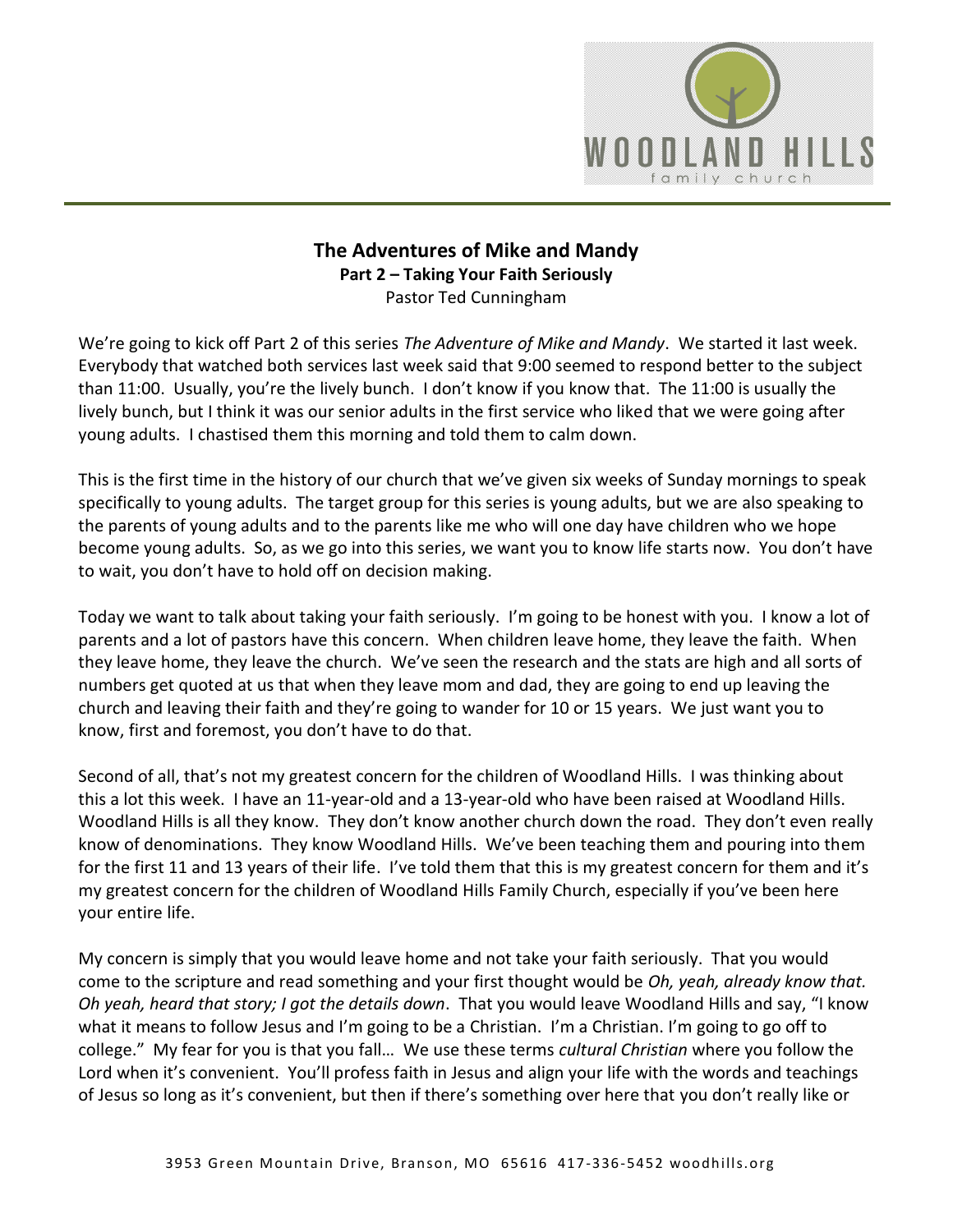you don't really want your life to match, you're just going to skirt it a little bit. "It doesn't mean I'm not going to be a Christian. I'll still be a Christian, but I'm going to kind of go around it."

Before we jump into the next few weeks of talking to you about working and your relationship with your mom and dad and your relationship with the opposite sex, we want to talk to you today about getting serious about your faith and leaving home saying, "I know what I believe and I will choose to live it."

#### **Mike and Mandy want to keep their options open.**

Here's what we know about Mike and Mandy. We talked a lot about them last week. We gave you a description. We want to kind of key in and zero in on this big idea here**.** Mike and Mandy want to keep their options open.This is what's wearing some of our Builders and Boomer out. They're like, "Can't they settle down, can't they make decisions and get serious." And you're like, "I don't want to make a decision and I don't want to settle down in this particular area of my life. My fear is if I make a decision here, I think about all the other options around me and all the other choices I could make. I want to be very careful about the choices I make."

As we look at this today, I want to help us kind of separate some things because if you're not careful, your whole life just kind of comes together and you put the same value on your job that you would put on your faith.

**Education** - So, let's talk about it for just a second. You want to keep your options open with education. And do Mike and Mandy have a lot more options than a lot of us had growing up? Yeah, we were just told go to college, stay on campus, get your degree. I've talked to 19 and 20 year olds in the last few weeks who started in a four-year traditional and then they went to a community college and now they're doing school online. They have a lot more options. As your pastor, I say that's great. You can keep your options open with education. At some point, we want you to finish and that I'm speaking on behalf of all the parents. That's because school costs money and Mom and Dad said… Amen.

Here's what I've noticed… I have this friend right now who has a son. Through keeping his options open with his education, he's trying to find the path of least resistance. So, he wants to go to the school that gives him the least resistance and when they say "This is a required class," he'll leave that school because he doesn't want to take that one class and go over here to another school. You can keep your options open with education.

**Employment** - You can keep your options open with employment. I encourage you to keep a job more than a couple of weeks or a couple of months because sometimes… I heard the story of a lady who was on the job for eight months and decided to quit. When asked why she was quitting, she said, "I don't feel like I'm making an impact here." You've only been here eight months. Maybe you should give it some time. We looked at how you need to spend your 20s, 30s, 40s, 50s, 60s last week, if you want to go back and look at that. But yeah, you can keep your options open with employment. Now let me give you a couple of areas of your life that you don't need to keep your options open.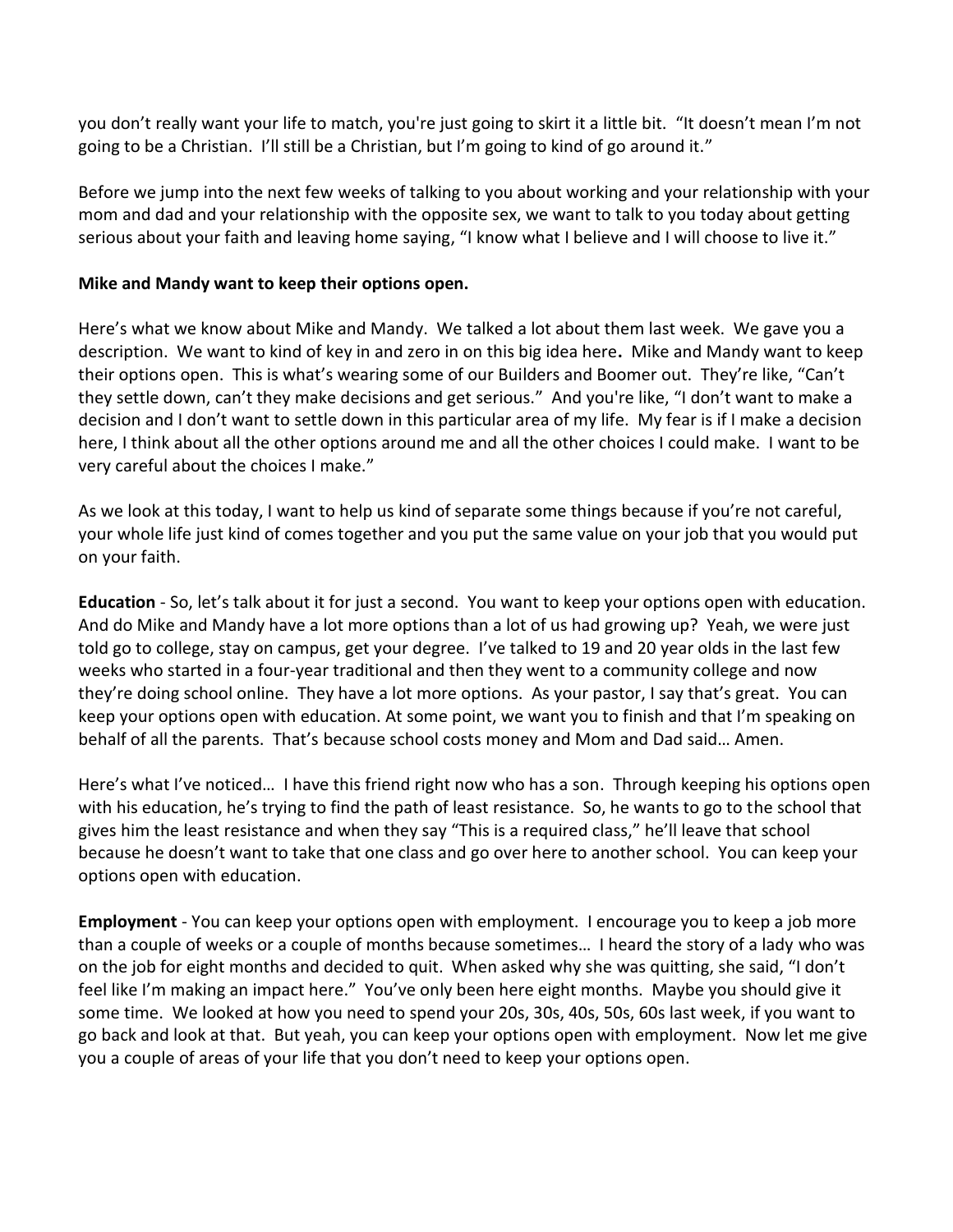**Marriage** – Mike and Mandy, you're not getting good examples right now from you parents' and your grandparents' generations because even after decades of marriage, moms and dads are saying, "Let's explore other options." Research tells us Mike is waiting until 29 to get married and Mandy is waiting until 27 to get married. That's because they fear if they get married at 23 and 24, they may be missing out on a lot of other great options.

Can I just add here? Your sexuality has now fallen into this conversation and you are living in a culture… We don't see it too much right now, but it's going there in a big way. Keep your sexuality open. But, I am here… I'm going to declare this. I want the world to hear this. I am Ted Cunningham and I am a heterosexual. I'm not keeping my options open on that. You're like, "Well, then you're not for same sex and…" And maybe it's not that, but maybe now the term you're hearing a lot is bisexual. "I just want to keep my options open." Let me tell you another thing that is closed for me. I am a man. You're thinking that's insensitive. No. I'm just shutting down all the other options. There's only one other options and we just made someone person of the year who wants to keep gender and sexuality open. No. Let that be the start of this series for you. If you haven't figured out gender, let's decide on that. We can help with this.

I'm not trying to be insensitive, but I want to be real for you. You're like, "Well, how do you decide on that?" If you have a penis, you are a boy. If you have a vagina, you are a girl. You don't need to keep that option open. The world tells you to keep it open. That's not an option you need to keep open. I have friends now whose parents, after years and years of marriage, have said, "I'm finding someone else." They end up leaving. Maybe you have a grandma and a grandpa who have decided to explore other options and now they have left their husband or wife after decades of marriage and now they are on ourtime.com or farmersonly.com.

We just have to speak clearly about this because the world says if you leave your options open, you're an open-minded person. If you leave your options open, you're inclusive of other ways of living. I'm here to tell you don't leave your mind so open that your brain falls out. You can make decisions and say, "These are things I've decided on." You're not being insensitive and unloving. For me to want my son to live life as a man is love, not hate. For me to want my daughter to live life as a woman is love, not hate. For me to want them to find a husband and a wife and live out their days with that spouse is love, not hate. You don't need to keep your options open. You can shut them down.

At age 22, I said yes to Amy. I said, "She's the one. There are no other options. I've shut the door on all other options." For some of you right now, the options are open because you're on Facebook. You just want to see how he's doing, that old boyfriend from high school, that old girlfriend. "I just want to see if she's happy." And you're looking through her pictures on Facebook. There's a term for that. We call you a "creeper." You're a weird person. Stop stalking people on Facebook because what you're doing is seeing if it's an option. You don't need to keep your options open.

**Faith** - Here's where we're really spending the time today. You don't need to keep your options open. Some of you are going to head off to university. I spoke to a couple in the first service. You're going to head off to university and with the fact that you have made a decision for Jesus – the world behind me and the cross before me – you will be mocked. You need to think about other ways. It's at that moment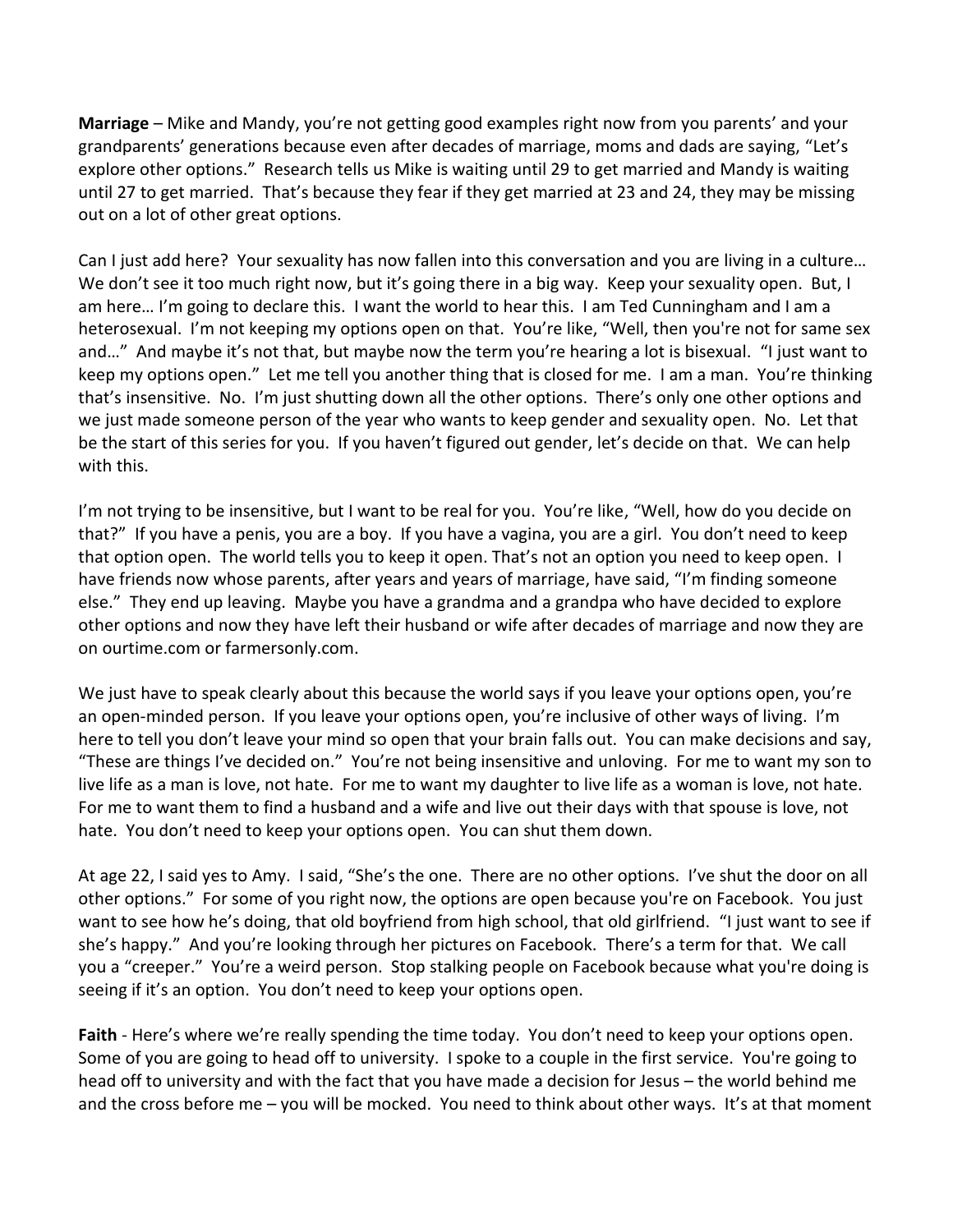that you say Jesus said, "I am the way, the truth, and the life and no one comes to the Father except through me." I don't have multiple options unto the Father. I have one and his name is Jesus and I've made that decision.

That's what we want to talk about today as we talk about eliminating all other options when it comes to your faith and making a decision for Jesus now, not later, and not after this extended period of vacation called prolonged adolescence. You don't need it. Decide it today.

We want to share the story from 2 Chronicles 34. We're going to look at a young man who was following after the Lord when he discovers the Book of the Law. Now remember, as we tell this story… We've shared this passage a lot at Woodland Hills: Deuteronomy 6: 4-7 read this way: *[4](http://www.studylight.org/desk/?q=de%206:4&t1=en_niv&sr=1) Hear, O Israel: The Lord our God, the Lord is one. [5](http://www.studylight.org/desk/?q=de%206:5&t1=en_niv&sr=1) Love the Lord your God with all your heart and with all your soul and with all your strength. [6](http://www.studylight.org/desk/?q=de%206:6&t1=en_niv&sr=1) These commandments*… There is a God, there's only one God, he is the Lord, he is our Lord. That's backing up the Ten Commandments, the first four commandments that, "You shall have no other God before me. You make the decision that I am the only God. You won't make anything that looks like me, you won't mess with my name, and you won't mess with my day."

…*that I give you today are to be on your hearts.* Make sure you settle this in your heart because then Verse 7 says, *[7](http://www.studylight.org/desk/?q=de%206:7&t1=en_niv&sr=1) Impress them on your children.* This is how the faith was passed down. Later on, in Deuteronomy 6, a love for the Lord is passed down. One day your son is going to ask you, "Why do we follow of these decrees and statutes? Why are we going through all of this?" And you're going to declare for him how the Lord rescued you, rescued the people out of Egypt. This is how it's passed on.

In 2 Chronicles, Josiah is following after the Lord and he comes from a family… This background is very important. His grandfather and his father did not follow the Lord. If you remember when we studied Judges a few years ago, you saw that there were two types of kings: good and evil. The evil kings did what was right in their own eyes, but the righteous kings are the ones who did right in the eyes of the Lord.

Josiah is a young man who did right in the eyes of the Lord and we pick that up in 2 Chronicles 34. *[1](http://www.studylight.org/desk/?q=2ch%2034:1&t1=en_niv&sr=1) Josiah was eight years old when he became king, and he reigned in Jerusalem thirty-one years[. 2](http://www.studylight.org/desk/?q=2ch%2034:2&t1=en_niv&sr=1) He did what was right in the eyes of the Lord and followed the ways of his father* (his ancestor) *David, not turning aside to the right or to the left.* 

*[3](http://www.studylight.org/desk/?q=2ch%2034:3&t1=en_niv&sr=1) In the eighth year of his reign…* So now he is 16. *…while he was still young, he began to seek the God of his father David. In his twelfth year he began to purge Judah and Jerusalem of high places, Asherah*  (the goddess of fertility) *poles and idols. [4](http://www.studylight.org/desk/?q=2ch%2034:4&t1=en_niv&sr=1) Under his direction the altars of the Baals were torn down; he cut to pieces the incense altars that were above them, and smashed the Asherah poles and the idols. These he broke to pieces and scattered over the graves of those who had sacrificed to them.* We're going to say this guy got serious. *[5](http://www.studylight.org/desk/?q=2ch%2034:5&t1=en_niv&sr=1) He burned the bones of the priests on their altars, and so he purged Judah and Jerusalem.* Now, he's going to discover the Book of the Law and he's going to make Jerusalem the center of worship again. So, they begin this building project and they're gathering money to rebuild and establish the temple.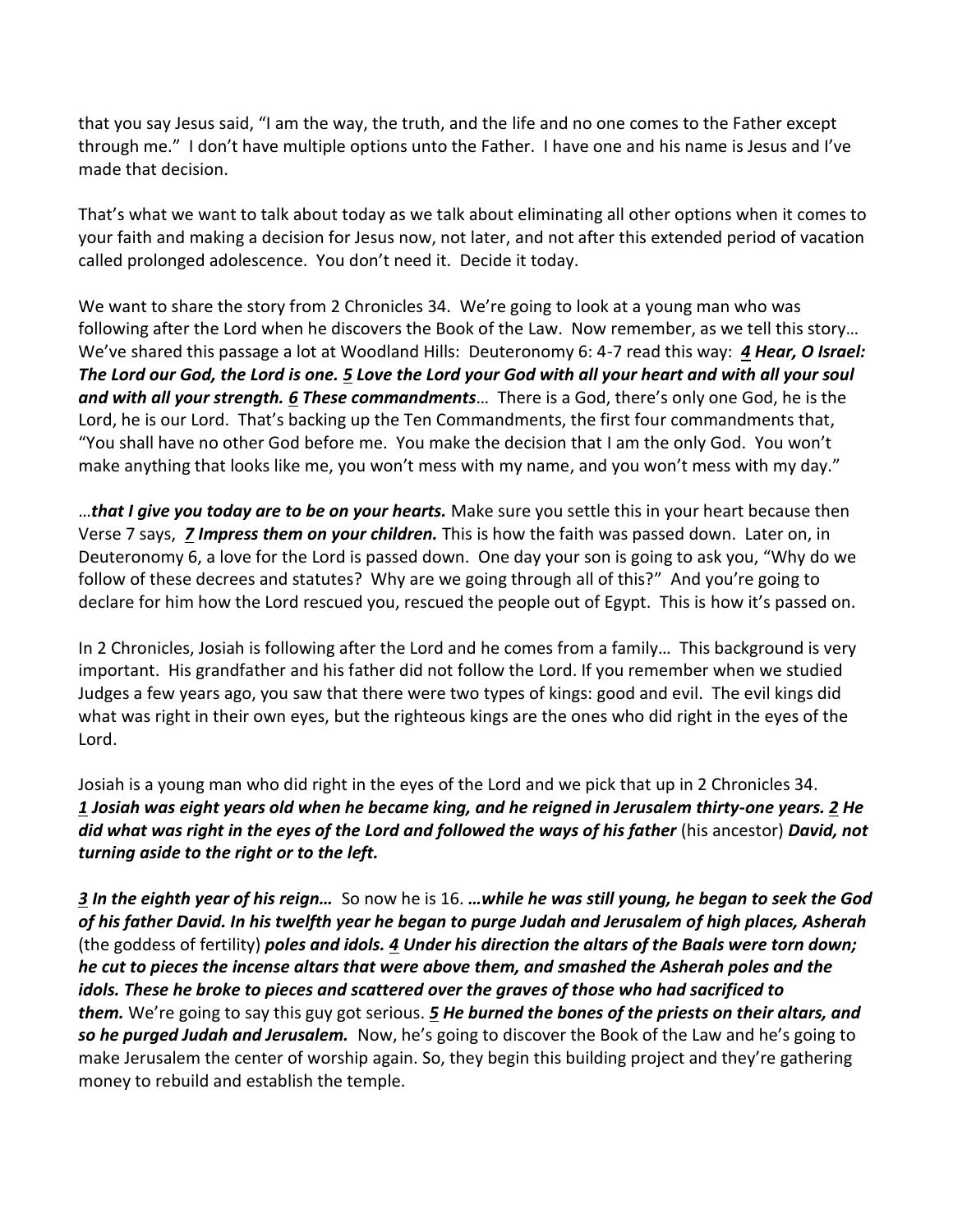Watch what Verse 8 says*. [8](http://www.studylight.org/desk/?q=2ch%2034:8&t1=en_niv&sr=1) In the eighteenth year of Josiah's reign, to purify the land and the temple, he sent Shaphan son of Azaliah and Maaseiah the ruler of the city, with Joah son of Joahaz, the recorder, to repair the temple of the Lord his God.* 

*[14](http://www.studylight.org/desk/?q=2ch%2034:14&t1=en_niv&sr=1) While they were bringing out the money that had been taken into the temple of the Lord, Hilkiah the priest found the Book of the Law of the Lord that had been given through Moses.* We believe this was Deuteronomy. When you see the reforms and this great reformation that Israel goes through, you see that they are following through with Deuteronomy. We would consider The Book of Law or that which we were given from Moses to be Genesis, Exodus, Leviticus, Numbers, Deuteronomy, the Pentitude.

What happens when Shaphan takes the Book of the Law and presents it to Josiah? This is where I want us to focus our time because I want us to see five responses that Josiah had when he read the Book of the Law and what are our responses, those of us who have grown up in church, those who have grown up in Christian communities, Christian cultures, Christian schools. They can tell you the information, they can tell you the stories. What is his response when he sees that his life is not aligned with the Word of God. His life is not aligned with it, the lives of people of God are not aligned to the Book of the Law. What do we do in that case?

### **1. He repents**

*[19](http://www.studylight.org/desk/?q=2ch%2034:19&t1=en_niv&sr=1) When the king heard the words of the Law, he tore his robes.* There is a big debate among my peers, my colleges right now about altar calls. It's kind of comical to me because guys they're like, "We've had to many emotional responses to the gospel and an altar call just brings about an emotional response and we want it to be an intellectual response. They make a decision." I haven't gotten too much into the debate because when I see passages like this, I am reminded that with a decision to follow Jesus, there is a shakeup in that decision. There's an emotional response when you realize you are a sinner of your father the devil and a child of darkness, and the truth of God's word has just been presented to you and you want to follow that. You have to start making some big changes in your life. Let me tell you, that's a pretty emotional deal. It's a decision, but there are a lot of emotions wrapped up in this. This idea of tearing of the robes…

I was thinking about it this week. You all are getting really good at sending me funny videos. John Chris, with every video he's been doing over the last couple of weeks of pastors getting ready for Easter and Church Hunters and all of that stuff, I'm getting more video requests than I am prayer requests these days. The one you sent me last week was it because I what I don't want for the young adults of our church who have been raised at Woodland Hills or you've been here for a little period of time or maybe you've coming from another church is that when you open your Bible and begin to read the Word of God, you don't sit there and go, "Yeah, that's good, that's good, that's good," but that you would read it and tear your robes.

And before you even start reading it that your prayer would be, "Lord, show me something today that I've seen before or that I haven't seen before. Show me something today and then I'm asking the Holy Spirit to call me by name in this area of my life. May the Holy Spirit convict me of sin."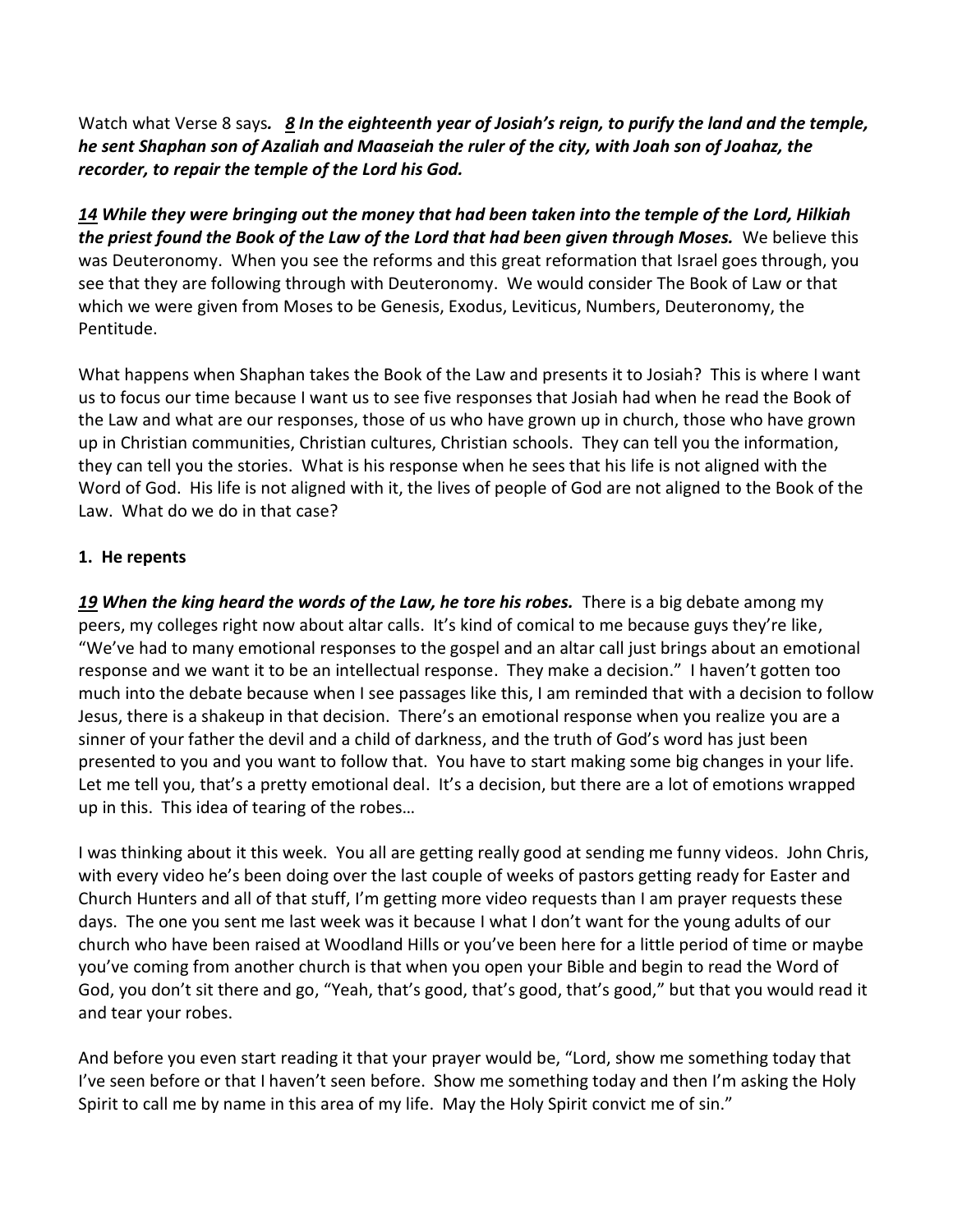We talk about this with politics all the time. Many of you were handed a pair of glasses when you were a kid and your glasses are the republican glasses. And everything that happened in the world you viewed through the lens of Bill O'Reilly (sorry to bring that up). Then some of you were handed democratic glasses and you put these glasses on and then you viewed everything through Hilary Clinton. These lenses are… You put them on and I think so many of us have been given a denominational preference, we've been given a tradition, and we've put them on every time we come to the scripture and our worldview is in this. But I pray that we would come to the scripture with fresh eyes where you're like, I want my life changed when I read it. I want the same response to the Word of God that Josiah had when he read it and realized they were not living it out."

This week, I got a great video sent to me. It's a 66-year-old grandpa that is color blind. He's never seen color; it's all been distorted and life has been kind of dull. They have invented these new glasses that allow those who are color blind to see colors vividly. Check out this video [https://www.youtube.com/watch?time\\_continue=27&v=sGg89igSKK4](https://www.youtube.com/watch?time_continue=27&v=sGg89igSKK4)

Now we are going to go into non-3D movies and see people sitting in there with those glasses. Do you know what I love about that? As soon as I saw it, my first thought was "I once was blind but now I see."

I'm into Bible reading plans, I think there good, but here's my issue with them. Sometimes we pick up our Bible and we've got our Bible reading plan. We breeze through our three chapters and maybe tomorrow you only have time in your life to process two verses. I don't' know, maybe a chapter, maybe five chapters, but don't be so set on a system that you forget to take the Word of God and apply it to your life.

This is as cliché as we get around here, but it's not getting through the Word of God; it's getting the Word of God through you. Could you imagine having that guy's response every time we read the scripture. Could you image every time we come to something, we would have to stop and wipe our eyes and there is emotion there? I think this is the concern for those who went to church on Sunday morning and Sunday night and Wednesday night and they grew up in it and they know it all and they can recite for you the facts. They have their Bible winning ribbon awards to prove it, but are they tearing their robes when they realize that their life is not aligned with the Word of God.

### **2. Renew**

He keeps going here. He repents; that's where it starts and then he renews*. [30](http://www.studylight.org/desk/?q=2ch%2034:30&t1=en_niv&sr=1) He went up to the temple of the Lord with the people of Judah, the inhabitants of Jerusalem, the priests and the Levites all the people from the least to the greatest. He read in their hearing all the words of the Book of the Covenant…*

This is the second thing, the big idea from the story today. Isn't this what happens when we read something that makes a major impact on us, it changes our life. We want to share it with the person we're going to meet later on that day. Margaret Feinberg calls this *the sacred echo*. This is how God works. You read something, you're meditating on something, you've maybe memorized it. You go to work and you start telling your friend about it and your friend says, "You know I read that exact same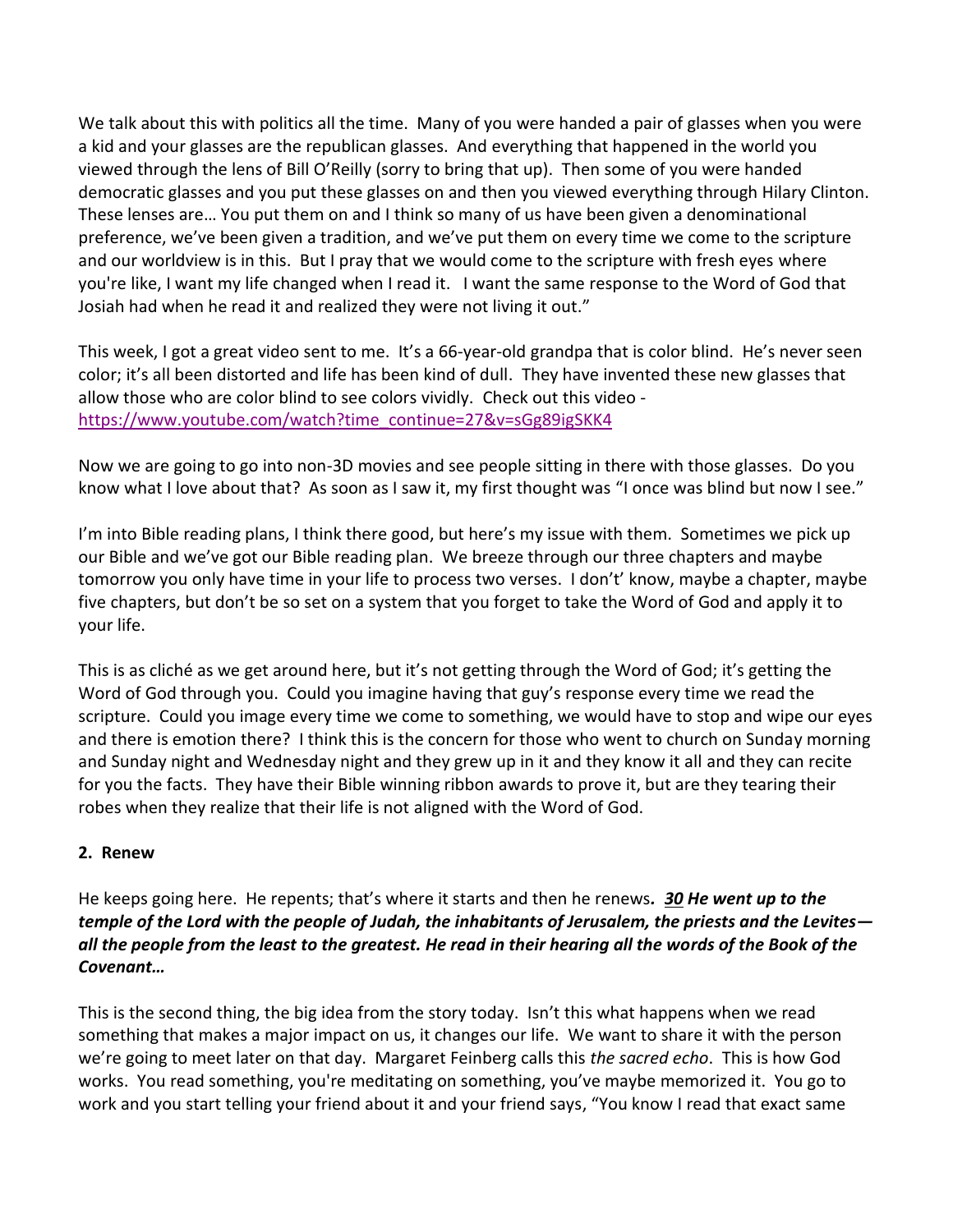this this morning." Then you go over to your mom and dad's house and you look on their cat calendar and they have that same verse on the cat calendar. You just develop a passion for not only am I repenting and going to align my life with what the scripture says, but now I want to tell other people about it. But that's not where he stops.

…*which had been found in the temple of the Lord. [31](http://www.studylight.org/desk/?q=2ch%2034:31&t1=en_niv&sr=1) The king stood by his pillar and renewed the covenant…* In the church, we would call this rededicating your life, recommitting your life. *…in the presence of the Lord—to follow the Lord and keep his commands, statutes and decrees with all his heart and all his soul, and to obey the words of the covenant written in this book.* 

Now watch; he doesn't stop there. *[32](http://www.studylight.org/desk/?q=2ch%2034:32&t1=en_niv&sr=1) Then he had everyone in Jerusalem and Benjamin pledge themselves to it…* Now he's not only just reading it to them and renewing his covenant, now he's saying, "As a people, when our life does not align with what this says, we're calling it out." I think this is where we are stopping short today in the church. Again, yes, we want to share with you the good news of Jesus, we want to make it as clear as possible, but when the culture is going against it, it's the responsibility of the church to speak to it, as a group, collectively not just individually. This is what he does. *…the people of Jerusalem did this in accordance with the covenant of God, the God of their ancestors.* 

This is what I want to encourage you, especially if you are going off. If you're leaving home in August to head off to school, if you have repented and you are following after Jesus and you want to move ahead in your life, you have decided Jesus – the world behind me the cross before me. Surround yourself with others who will commit with you. You have to start asking about your friends. You have to start asking about your inner circle because scripture says bad company corrupts good character. If your friends are leading you away from this, if your boyfriend is leading you away from this, if your girlfriend is leading you away from this, you've got to start asking those questions. Maybe this series is going to help you dump him, dump her. You may think that doesn't sound very kind and loving, but it's good for you. Make a decision and call people to it.

We've been doing the *Dateable* series at our church. We just finished it. It was four weeks. John and Cathy Jensen led us through it. The next time it's offered, I want to encourage everyone to be a part of it. It got very uncomfortable at times, challenging for parents, but if you have tweens, teens, young adults who are moving into relationship formation, you need to take that. One of the things that John and Cathy said that I want my children to hear and I want them to walk with is simply this. Not just surround yourself with a lot of others, but find one other person who will make the stand with you. Find one that you say, "I follow Jesus and I'm aligning my life with the Word of God and I want you to align with me." For some of you, it's just the group your hanging out with. It's just the people you're spending the most time with. They are pulling you away from that commitment, not drawing you towards it.

### **3. Remove**

Let's keep moving because here's what he does. He says not only do you have to think this through and call other people to it, but you have to remove. Repent, renew, remove. *[33](http://www.studylight.org/desk/?q=2ch%2034:33&t1=en_niv&sr=1) Josiah removed all the*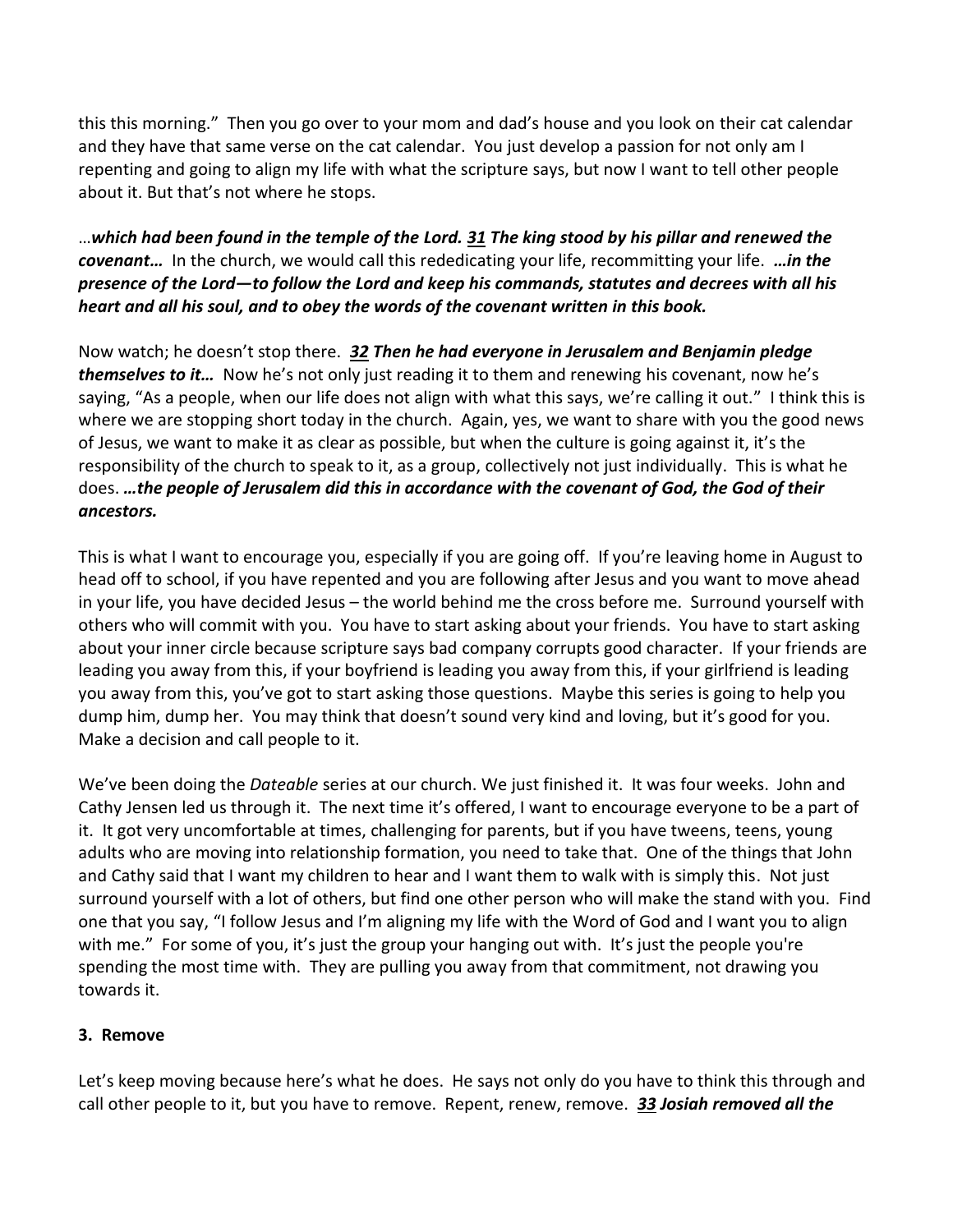## *detestable idols from all the territory belonging to the Israelites, and he had all who were present in Israel serve the Lord their God. As long as he lived, they did not fail to follow the Lord, the God of their ancestors.*

They made the decision and they removed anything that was going to stand in the way of that decision. So, this big idea… We talk about it a lot around here as we refer to relationship formation, but I want to share it with you briefly when it comes to your faith. Dr. Scott Stanley uses this term: **Sliding vs Deciding**. For the Builders and the Boomers in the room, you were taught deciding. When it comes to traditional relationship formation, milestones, and principles, you were taught how to make decisions. I was taught this as a Gen X.

I found Amy and I decided the night I met her that I wanted to marry her. A few months later, I walked into the kitchen of 6'2", full blooded Norwegian, Dennis Freitag and said, "I would like to marry your daughter" to which he said, "You betcha." I said, "But only under one condition that you allow me to pay for her senior year of college" to which he said, "You betcha." Then, over Italian food, I pushed a ring over to her, opened it up, and said, "I want us to get married." We were already planning on getting married. We were making the decision. This is it, for better or worse, for richer or poorer, in sickness and in health, you're the one. She had to then be a part of the decision-making process. She had to say yes. She said yes. We set a date and we just moved along. Those were decisions all along the way.

Mike and Mandy, please hear me. Decisions have power, but today, Mike and Mandy, your generation is marked with the idea of sliding. "I don't want to make a decision on this person for fear it's the wrong one. How do I know it's the right one?" The marriage makes it the right one. When you stand before God and commit, your spouse becomes the right one. You don't have to keep looking, you don't have to search Facebook. Stay true to the commitment you made and then remove anything that's going to keep you from that commitment.

Today, this term is also why we find so many in cohabitation. Dr. Scott Stanley talks about this. Here's how cohabitation works. You date once, then you date a second time, then you go on a third date. It was so good that you hook up. For my Builders and Boomers out here, you need to understand that hook up does not mean what it once meant. So, do not… I've had people in our church text me: "Hey, Ted, you wanna hook up?" No! I know you're 70 and you don't understand it, but years ago a hook up meant getting together and hanging out, but now a hook up means getting together and having sex.

While we're at it, thong doesn't mean what it used to mean either, Grandma and Grandpa. They are not sandals anymore; they have a completely different meaning.

But we dated a few times, then we had sex a few times, and it seemed ridiculous after we had sex to jump up and rush home, so I'll just stay the night and get up and go home in the morning and get ready for work. Then you did that a few times and it seems ridiculous to get up and rush home the next morning. Now you end up with an outfit or two at your boyfriend or girlfriend's house. Pretty soon it's a drawer and a section in the closet. There are many Mike and Mandys in here today that have found themselves living together and let me tell you why it happened as simply as I can. It's because you made no decisions along the way. You slid into all of it.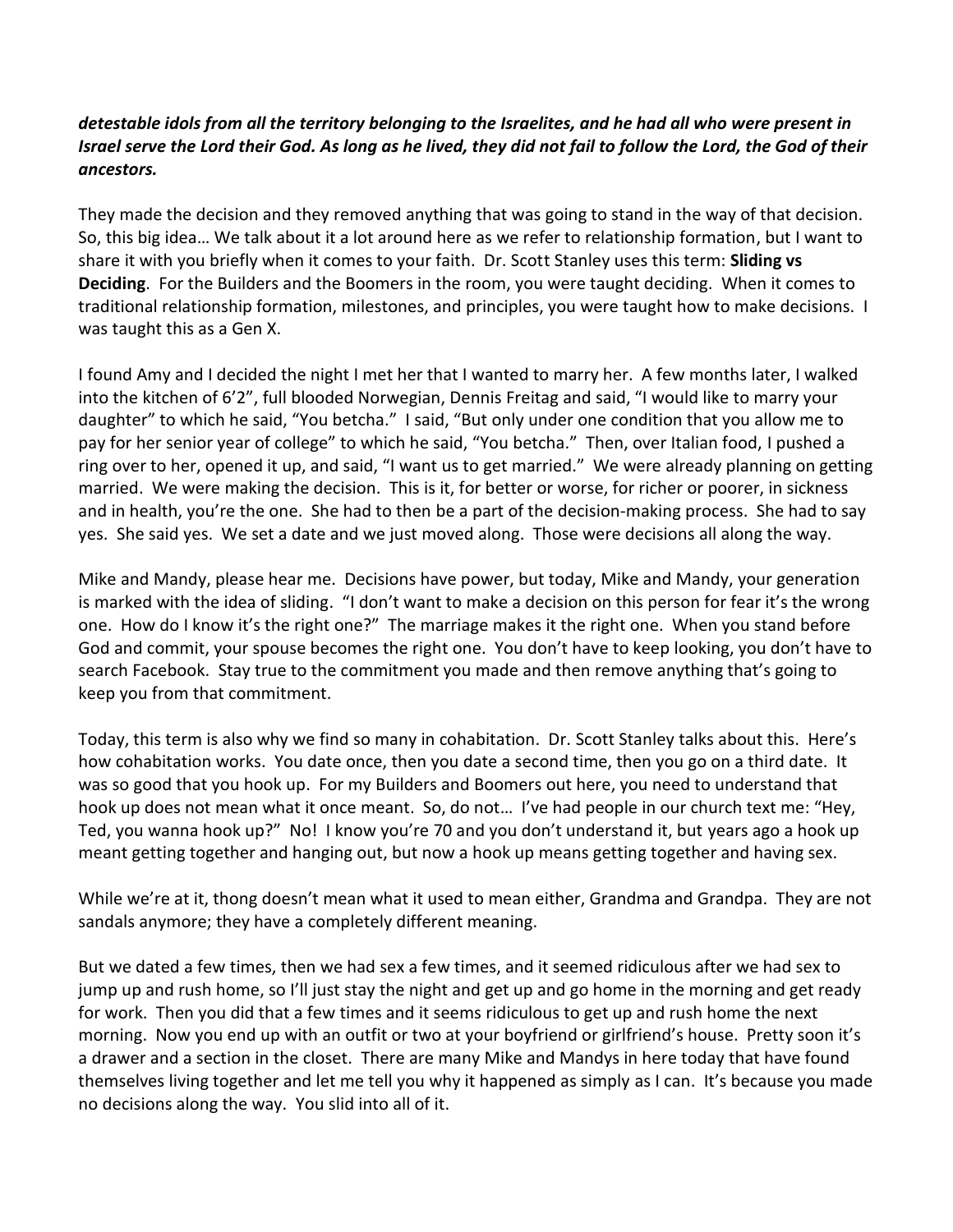And the reason they don't even want to define sometimes… There are some Mike and Mandys that don't want to define their relationship. They want to call it a casual hang out or a hook up and they don't want to put a definition on it because when it falls apart, they'll hurt too badly, so they are just delaying.

I fear that these same principles are happening when it comes to faith. Instead of standing up and singing "I have deiced to follow Jesus," we're saying, "I like it, I believe in it, I was raised in a Christian home. I'll go off to college. I'll go off to my first job. I'll go off to whatever it takes and I'm just going to fit in the best I can and I'm going to go to Christmas and go to Easter." We're not asking you to slide through your faith. We're asking you to make decisions about it.

That's why this week we are talking to our kids. I've asked them these questions without giving them time to think when I said, "Hey, does baptism save you guys?" "What is baptism?" I want them to be able to answer those questions. I want them to know of the decisions that they have made. "When did you place faith in Jesus?"

Here's our definition of commitment for the morning. **Commitment eliminates all other options**. Jesus said, "I am the way, the truth, and the life, and no one come to the Father except through me." We don't have to keep options open.

Proverbs 28: 13 says, *Whoever conceals their sins does not prosper, but the one who confesses and renounces...* That word there means to forsake. It's not just saying, "I'm sorry would you please forgive me?" It's "I'm sorry, please forgive me and now I am changing. I am running from that. I am turning from that." It's that person who *finds mercy.*

So, here's the outline of the morning. Wherever you are, Mike and Mandy, today, in your walk with Christ or if you don't have a walk with Christ, here's where it begins. It starts by repenting, understanding your life… You are of your father, the devil and a child of darkness. If you're a casual Christian or a cultural Christian, where you're just kind of moving along and just kind of going with the flow, you attend church, you give, you serve, but there are so many areas of your life that do not align with this book, repent that today, turn from that, forsake it, run from it.

And then renew. Make a new commitment. I've learned this from the Dateable series. Some of you have been sleeping with your girlfriend or boyfriend and you're like, "It's no use. I've already lost my virginity." No. Repent. Renew your commitment to the Lord. And then remove him – I'm talking about the boy. Remove her – I'm talking about the girl. Remove the places that you're going to that you know are keeping you from all of this. You've repented, you've made a new commitment, you're going to follow the Lord, but you've got to get serious about the remove part. Get rid of it; don't place it in front of you.

This is what we want to be said about you. This is the summary of Josiah's life as he repented, renewed, and removed that which would stand in the way. We get this from 2 Kings 23*.* If you go to 2 Kings 22, you'll get the same story we read this morning. *[25](http://www.studylight.org/desk/?q=2ki%2023:25&t1=en_niv&sr=1) Neither before nor after Josiah was there a king like*